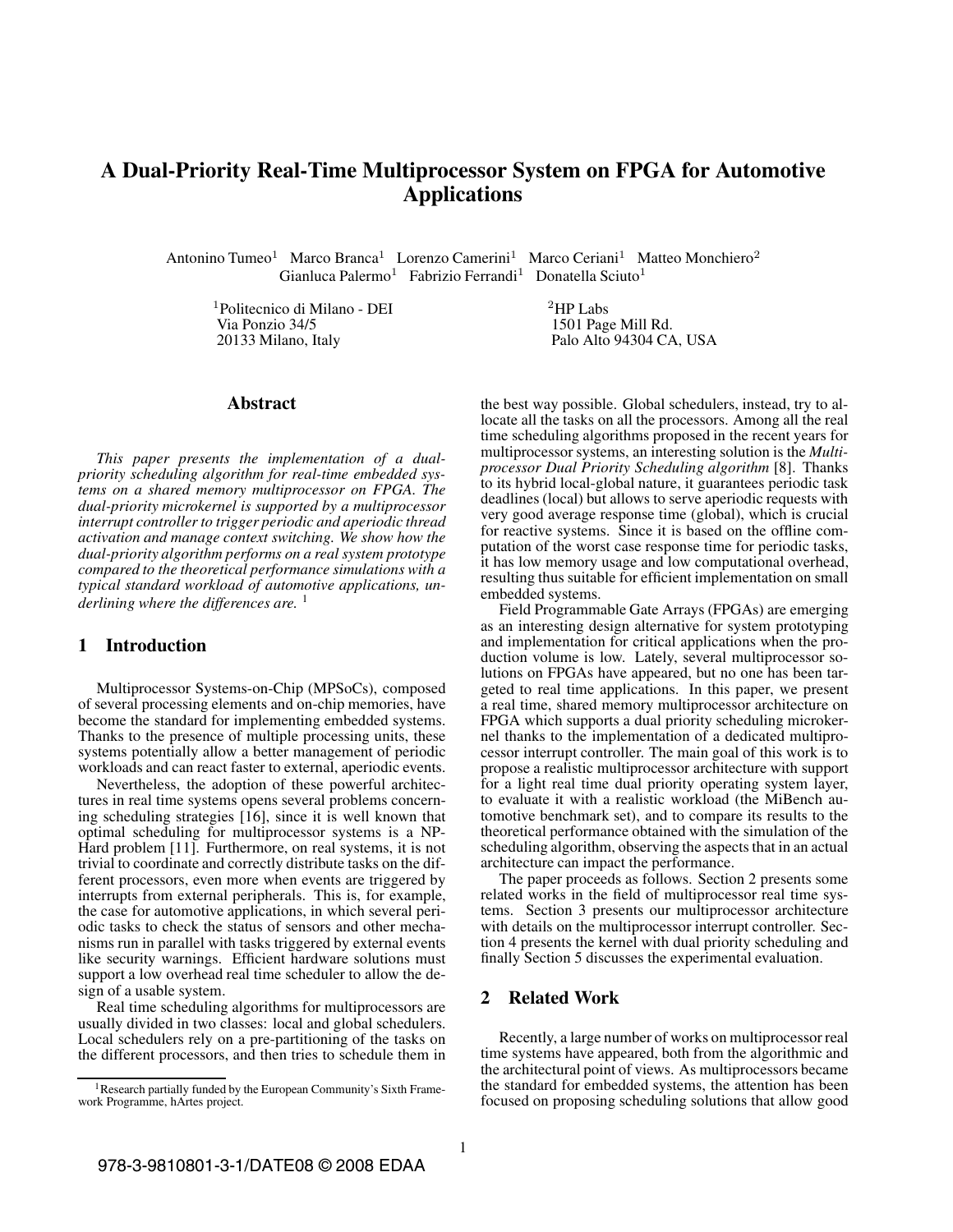response times with sporadic and aperiodic tasks. Many commercial real time operating systems still rely on single processor architectures for manageability purposes or adopt simple priority-based preemptive scheduling in multiprocessor solutions [1–3].

Achieving good aperiodic response time is a distinctive element for real world systems targeted to automation and automotive applications, in which it is not only necessary to guarantee hard deadlines with periodic tasks, but efficient reaction to external events is required. Multiprocessors appear as an interesting solution since thanks to the presence of multiple processing elements, workloads can be distributed on different processors and thus aperiodic and periodic tasks, with hard or soft deadlines can advance in parallel. A common approach in multiprocessor systems is to partition periodic tasks among processors statically and then use a well-known uniprocessor scheduling algorithm as a local scheduler [10, 14, 15]. Aperiodic tasks, however, are allowed to migrate to any processor [7]. Another approach focuses instead on trying to find the best allocation on all the processors available in the system. These type of multiprocessor global schedulers, however, do not deal with aperiodic tasks [4, 5, 12].

However, all these works attack the problem from a theoretical point of view. Our purpose is different. We choose to implement an existing algorithm for real time task scheduling and then check its performance on a realistic architecture rather than by simulation. We developed several hardware devices to support reactive behavior and allow inter processor communication and implemented on top of it a microkernel supporting the Multiprocessor Dual Priority algorithm [8], which thanks to its hybrid local-global nature is suitable to manage aperiodic tasks with good response time. With this system, we aim at measuring and identifying which factors can influence the performance w.r.t. the efficiency of the algorithm.

#### 3 Architecture

This section presents the architecture of our real time multiprocessor system on FPGA. We will first describe the basic architecture and then give some details on the multiprocessor interrupt controller design that is used to distribute activation signals for the scheduler and trigger the execution of aperiodic tasks.

#### 3.1 Basic architecture

The target architecture has been realized with the Xilinx Embedded Developer Kit (EDK) 8.2 and synthesized with Xilinx ISE version 8.2 on a Virtex-II PRO XC2VP30 Speed Grade -7 FPGA targeting a frequency of 50 MHz. This architecture, shown in Figure 1, is composed of several MicroBlaze processors connected to a shared On-chip Peripheral Bus (OPB). Each processor has access to a local memory for private data (stack and heap of the executing thread), implemented through Block RAMs (BRAMs), and to an external shared Double Data Rate (DDR) RAM memory for shared instructions and data. Instruction cache is implemented for each processor, bringing down access latency from 12 to 1 clock cycle in case of hit. Local memories, which have the same latency of caches, are instead



**Figure 1. The architecture of our real-time system prototype.**

used for data. A shared BRAM is connected to the OPB for boot purposes. The system adopts an ad-hoc coprocessor (Synchronization Engine) that provides hardware support for lock and barrier synchronization primitives and a Cross-Bar module that allows inter-processor communication for small data passing without using the shared bus. The system features a multiprocessor interrupt controller specifically designed for this architecture. This controller distributes to all the processors in the system interrupt signals of various nature. It forwards the signal triggered by the system timer, that determines the scheduling period and starts the scheduling cycle, to an available processor. It connects to the peripherals so they can launch interrupts signal to any processor and trigger the start of aperiodic tasks for subsequent elaboration. Peripherals can be interfaces to sensors and data acquisition systems, like for example Controller Area Networks (CANs) interfaces, widely used in automotive applications. They are connected to the shared OPB and seen by all the processors, while their interrupt lines are connected to the multiprocessor interrupt controller which in turn forwards them to the MicroBlazes.

#### 3.2 Multiprocessor Interrupt Controller

The multiprocessor interrupt controller [17] is an innovative design that allows the support of several features in a multiprocessor architecture designed with the Xilinx toolchain. The MicroBlaze soft-core has a very simple interrupt management scheme. It only has a single interrupt input, so if multiple peripherals that generates interrupts are implemented in the system, an interrupt controller is required. However, when multiple processors are used, the standard interrupt controller integrated in the Xilinx Embedded Developer Kit is ineffective, since it only permits to propagate multiple interrupts to a single processor. Our multiprocessor interrupt controller design, instead, allows to connect them to multiple processors introducing several useful features:

it *distributes* the interrupts coming from the peripherals to free processors in the system, allowing the parallel execution of several interrupt service routines;

it allows a peripheral to be *booked* by a specific processor, meaning that only a specific processor will receive and handle the interrupt coming from a specific peripheral;

it supports *interrupts multicasting and broadcasting* to propagate a single interrupt signal to more than one proces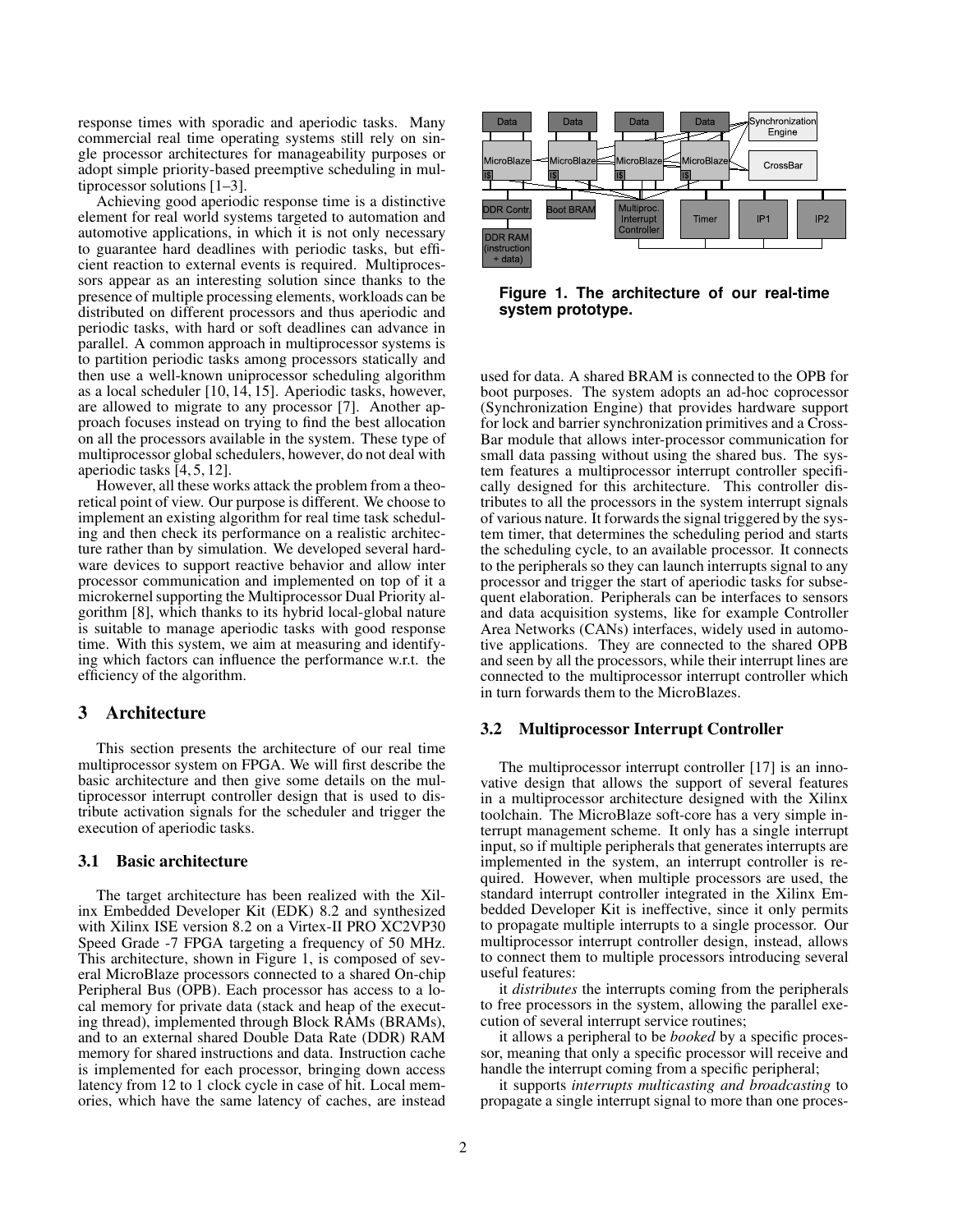sor;

it supports *inter-processor interrupts* to allow any processor to stop the execution of another processor.

Interrupt distribution allows to exploit the parallelism of a multiprocessor system to manage interrupt services routines: concurrent interrupt handlers can be launched when many interrupts are generated at the same time. This effectively permits a more reactive system to contemporary external events. Our design adopts a fixed priority scheme with timeout. When an interrupt signal is propagated to a processor, it has a predefined deadline to acknowledge its management. If the processor is already handling an interrupt, it cannot answer since interrupt reception is disabled. So, when the timeout fires, the interrupt signal to that processor is disabled and the interrupt is propagated to the subsequent processor in the priority list. Booking can be very useful when dynamic thread allocation is used. In fact, if a processor offloads a function to an intellectual property core, we may want that the same processor that started the computation manage the read-back of the results. Thus, with booking the interrupt that signals the end of the IP core work is propagated only to a designated processor. Inter-processor interrupts allow processors to communicate. They can be useful for example for synchronization or for starting a context switch with thread migration from a processor to another. Broadcast and multicast are important to propagate the same interrupt signal to more than one processing elements, like a global timer that triggers the scheduling on all the processors. These features are exposed to the microkernel with very simple primitives that are seamlessly integrated in the Xilinx toolchain. The interrupt controller is connected to the OPB and, when the processors access its registers for configuration and acknowledgments, mutual exclusion is used. Thus, controller management is sequential, but the execution of the interrupt handlers is parallel.

## 4 Real time support

This section briefly illustrates how the chosen scheduling algorithm, Multiprocessor Dual Priority (MPDP), works and describes the implementation details of the real time microkernel and how it interacts with the target architecture.

#### 4.1 Multiprocessor Dual Priority Algorithm

The scheduling approach adopted in our architecture is based on the Multiprocessor Dual Priority (MPDP) algorithm [8]. This solution adapts the dual priority model for uniprocessor systems to multiprocessor architectures with shared memory.

The dual priority model [9] for single processor systems provides an efficient method to responsively schedule aperiodic tasks, while retaining the offline guarantees for crucial periodic tasks obtained with fixed priority. This model splits priorities into three bands, Upper, Middle and Lower. The periodic tasks are considered as hard tasks and are assigned two priorities, one from the Upper and one from the Lower band. Aperiodic tasks instead are considered as soft tasks and have a priority in the middle band. A periodic task is released with a priority in the Lower Band, so it may be



**Figure 2. The conceptual organization of the MultiProcessor Dual Priority scheduler. There is a global ready queue for low priority periodic and aperiodic tasks and a local ready queue for high priority task.**

preempted by other hard tasks with higher priorities in the same band, by aperiodic tasks in the middle band or by any periodic task in the upper priority band. However, at a fixed time, called promotion time, its priority is promoted to the upper band. From this moment, it could be preempted only by other periodic tasks promoted in the upper band with an higher priority. While the hard periodic task are in the lower priority bands, the aperiodic soft tasks proceed. If a periodic task is promoted, it overcomes any executing aperiodic tasks. The aperiodic task gets preempted and resumes its execution only when all the promoted higher priority periodic tasks have ended. Promotions guarantee that hard periodic tasks satisfy their deadline. Thus, if a feasible scheduling of the periodic tasks at their higher band priority exists, the dual priority algorithm allows to execute not predictable aperiodic tasks with reasonable answer times while maximizing the utilization of the system during the free timeslices. A priori guarantees for periodic tasks are obtained through offline computation of worst case responses, using the analysis derived from fixed priority scheduling [6]. The key is to determine the correct promotion time  $U_i$  for each task *i*. Promotion time is  $0 \le U_i \le D_i$ , where  $D_i$  is the deadline for task  $i$  and  $0$  is its release time. It is computed starting from the recurrence relation:

$$
W_i^{m+1} = C_i + \sum_{j \in hp(i)} \lceil \frac{W_i^m}{T_j} \rceil C_j
$$

which is also used as a schedulability test.  $W_i$  is the length of a priority level busy period for task  $i$ , starting at time 0 and culminating in the completion of the task. T represents the period and  $C$  the worst case execution time. In the worst case, task  $i$  is unable to execute any computations at its lower band priority, but when promoted to the upper band, it will be subjected to interference only from tasks with higher priority in this band. (i.e. all the tasks with priority  $hp(i)$ ). Promotion time is thus  $U_i = D_i - W_i$ . Iteration starts with  $w_i^0 = 0$  and ends when  $w_i^{m+1} = w_i^m$ <br>or  $w_i^{m+1} > D_i - U_i$ , in which case task *i* is unschedulable.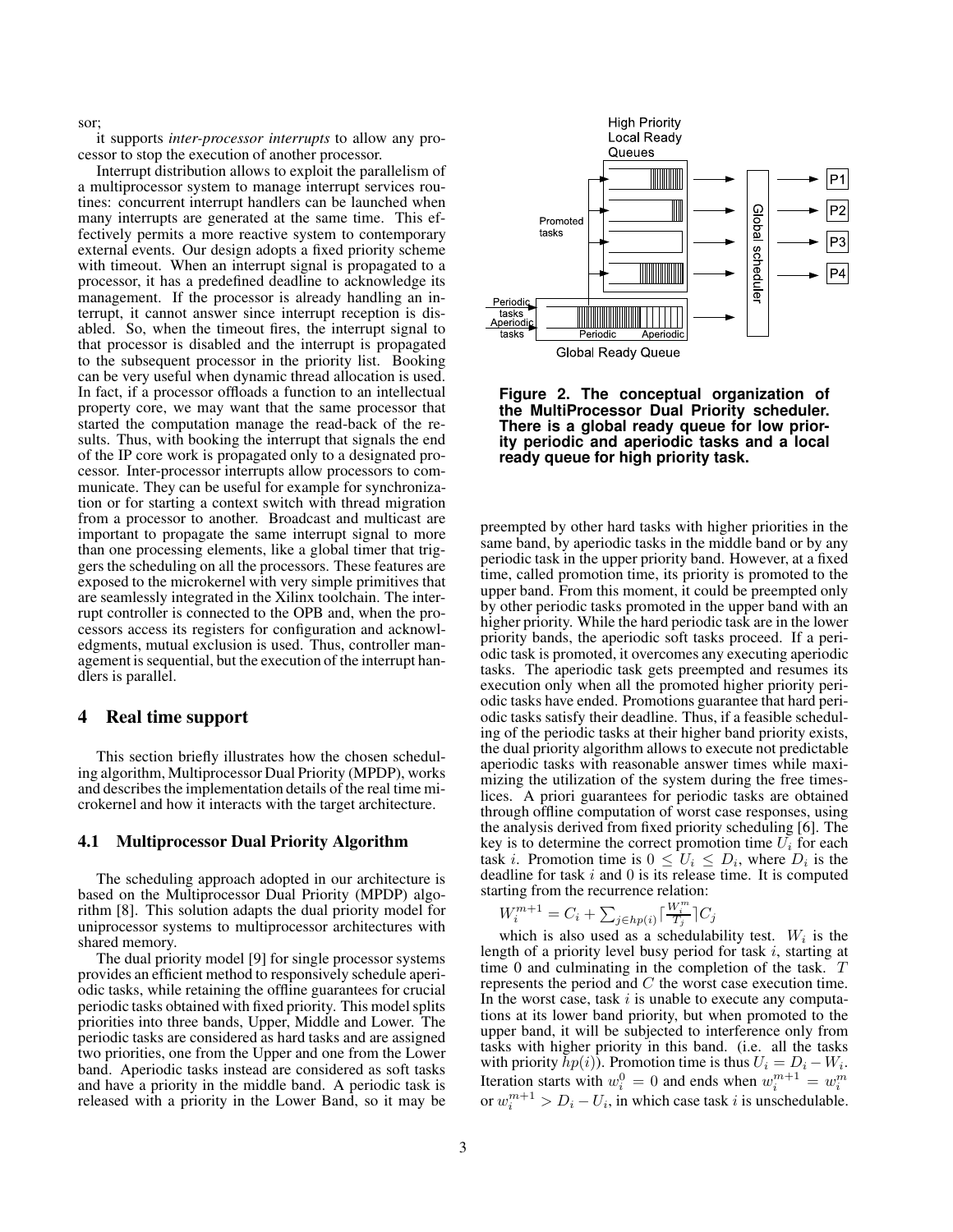This model, can be easily adapted to multiprocessor systems. The approach, proposed in [8] and summarized in Figure 2, is a hybrid between local and global scheduling. Hard periodic tasks before promotion can be executed on any processors (global scheduling), while after promotion they are executed on a predefined processing element (local scheduling). Initially, periodic tasks are statically distributed among the processors. The uniprocessor formula is used to compute worst case response times of periodic tasks on a single processor. During runtime, when a task arrives, being it periodic (hard) or aperiodic (soft), it is queued in a Global Ready Queue (GRQ). At the beginning, aperiodic tasks have higher priority than periodic tasks and are queued in FIFO order. Periodic tasks are sorted according to their fixed low priority. The global scheduler selects the first N tasks from this queue to execute on the processors. There are N High Priority Local Ready Queues (HPLRQ), used to queue promoted periodic tasks for each processor. When a periodic task is promoted, it is moved from the GRQ to the respective HPLRQ. If there are any tasks in this queue, a processor is not allowed to execute tasks from the GRQ. A promotion implies a change in priority and can cause a preemption, while the task migrates to its original processor. This scheme permits to advance the periodic work, guaranteeing at the same time that the system can satisfy aperiodic demands without missing the hard periodic deadlines. Thus it seems suitable for implementation on a real time systems which must perform periodic critical tasks while reacting at the same time to external events with good response times.

In [8] this algorithm is presented only from a theoretical point of view, with an efficiency analysis of the algorithm that assumes negligible system overheads. However, task migration and context switching have a cost. Furthermore, on a real shared memory multiprocessor system there are physical overheads determined by contentions on the shared resources which dynamically changes with the workload. Our objective is to propose a real multiprocessor system implemented on FPGA that adopts this algorithm, testing it with a real workload for automotive application and showing the impact of all these aspects.

#### 4.2 Implementation details

Our multiprocessor dual priority microkernel implementation exploits the underlying memory model of the target architecture. In fact, the private data of the task are allocated in the fast, local memory of the processors, and are moved to shared memory and again in local memory when context changes and task switching occur. Scheduling and promotion phases are triggered by a system timer interrupt. The multiprocessor interrupt controller assigns this interrupt to a processor which is currently free from handling other interrupts. The scheduling phase is performed by a single processor. The others can continue their work while the task allocation is performed. Our implementation slightly differs from the original MPDP algorithm proposal since we use two different queues for periodic tasks in low priority (Periodic Ready Queue) and aperiodic tasks (Aperiodic Ready Queue), which make the global scheduling easier and faster. Furthermore, effectively being on a closed system, we need to park periodic tasks while they have completed their execution and are waiting for the next release. We

thus use a Waiting Periodic Queue, in which periodic tasks are inserted ordered by proximity to release time. In each scheduling cycle, periodic tasks that have reached their release time enter from this queue the Periodic Ready Queue for the actual scheduling on the multiprocessor. Then, periodic tasks in the Periodic Ready Queue are checked for promotion. If a promotion happens, the periodic task is moved to the High Priority Local Queue of its target processor, in a position determined by its high priority value. At this point, task assignment can be performed according to the MPDP model. Processors with tasks in their High Priority Local Queue get the highest in priority from their specific queue. If any, aperiodic tasks (which have middle band priorities) are assigned to other processors according to their arrival order (oldest tasks are scheduled first). Finally, if there are still free processors, non promoted periodic tasks (which have lower band priorities) are allocated. After the complete task allocation is performed, the scheduling processor triggers inter-processor interrupts to all the processors that have received new tasks, starting a context change. If a task is allocated on the same processor it was currently running on, the processor is not interrupted and can continue its work. If the task allocated to the scheduling processor itself before the scheduling cycle has been changed, the scheduling routine exits launching the context change. Note that, before promotion, periodic tasks can be assigned to any processors, while after promotion they can execute only on the predefined (at design time) processors. Thus, it could be possible that two processors switch each other their tasks. If a processor completes execution of its current task, it will not wait until the next scheduling cycle but it will automatically check if there is an available task to run, following the priority rules.

Tasks contexts are constituted by the register file of the MicroBlaze processor and the stack. During context switching, the contexts are saved in shared memory, stored in a vector that contains a location for each task runnable in the system. The context switch primitive, when executed, loads the register file into the processor and the stack into the local memory. The implementation of the context switching mechanisms take care of the exiting from the interrupt handling state and the stack relocation in local memories. Aperiodic tasks are triggered by interrupts from peripherals or external devices. When these interrupts occur, the interrupt controller distributes them to processors which are not handling other interrupts. Thus, if a processor is executing the scheduling cycle, or it is executing a context switch, it will not be burdened by the aperiodic task release. Furthermore, multiple aperiodic task releases can be managed at the same time.

Figure 3 shows an example of scheduling on a dual processor architecture with three periodic and two aperiodic tasks. The table reports the basic information of the tasks required for the scheduling. Priorities can be 0 and 1 for periodic tasks in low priority mode and 3 and 4 in high priority. Aperiodic tasks are thus positioned with priority 2. Schedule A shows that without aperiodic tasks, we have an available slot in timeslice 2 on MicroBlaze 0. However, we can see that to guarantee completion before timeslice 3, task P2 has been promoted to high priority. Schedule B adds the two aperiodic tasks, which arrive at the beginning of timeslices 1 and 2. Part of task A1 is executed as soon as it ar-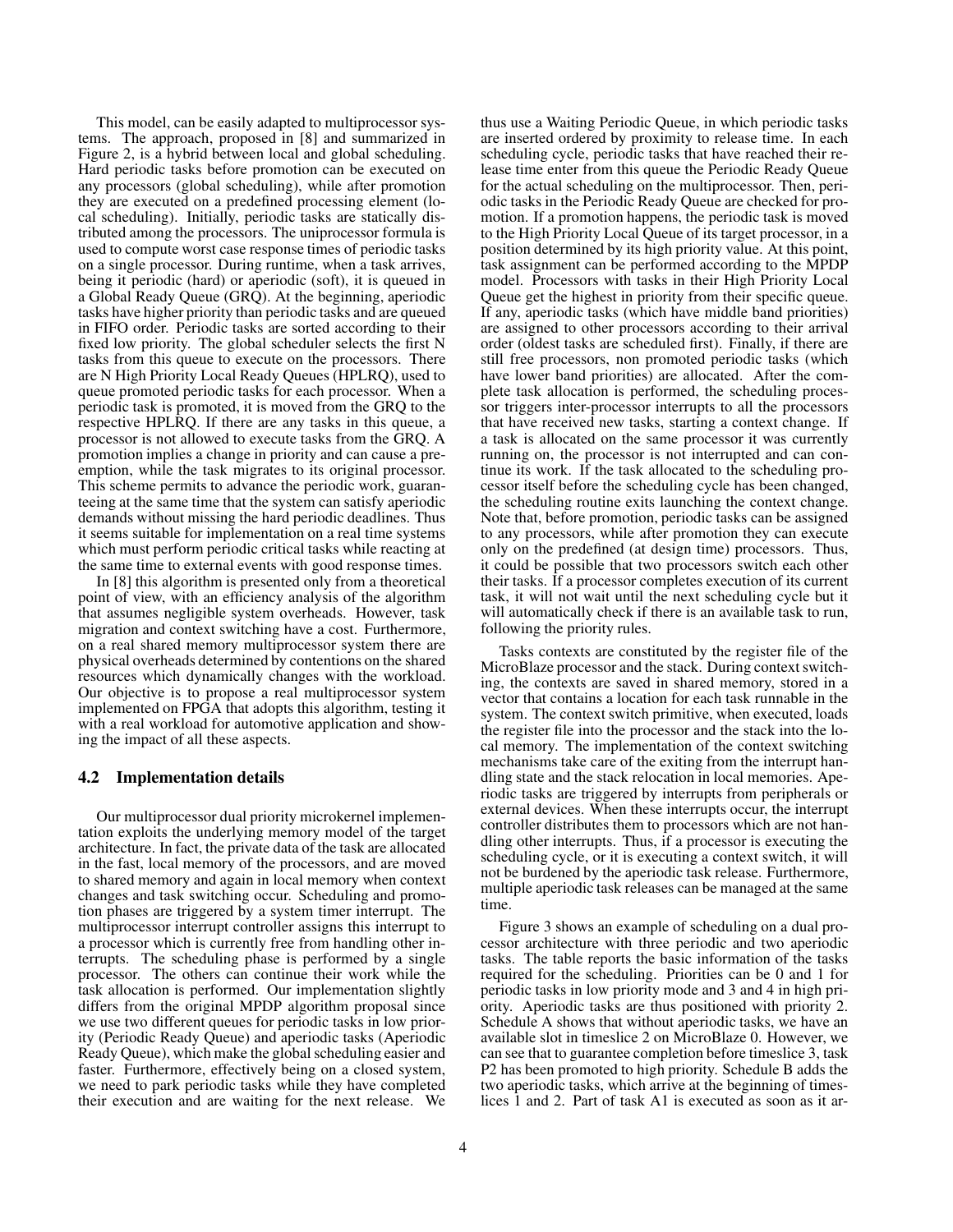

**Figure 3. A sample schedule with three periodic and two aperiodic tasks on a dual MicroBlaze architecture. The status of the queues without and with aperiodic workload is shown respectively in A and B.**

rives, since P1 in timeslice 1 is in low priority. However, at timeslice 2, P1 gets promoted to its high priority, A1 is interrupted and P1 completed. A2 arrives at timeslice 2 and it is inserted in the queue after A1. So it waits for the completion of the higher priority promoted periodic tasks and the allocation of the remaining part of A1 before starting.

## 5 Evaluation

To test our dual priority real-time multiprocessor system we adapted the automotive set of the MiBench benchmark suite [13]. MiBench is a collection of commercially representative embedded benchmarks. Among them, we decided to port the automotive set as it is more representative for a real time and reactive systems. In these systems, there are not only sets of critical periodic tasks that must meet their deadline (e.g. to diagnose sensors), but also many aperiodic tasks (like the ones triggered by security systems) that must be served in the best way possible. In this benchmark set there are basically four groups of applications: *basicmath*, which performs simple mathematical calculations not supported by dedicated hardware and can be used to calculate road speed or other vector values (three programs: square roots, first derivative, angle conversion), *bitcount*, which tests bit manipulation abilities of the processors and is linked to sensor activity checking (five different counters), *qsort*, which executes sorting of vectors, useful to organize data and priorities, and finally *susan*, which is an image recognition package that can recognize corners or edges and can smooth an image, useful for quality assurance video systems or car navigation systems. We used a mix of datasets (small and large) for the different benchmarks launched on the system. The small datasets represents the minimum workload for a useful embedded system, the large datasets provides a real world application. We selected the



**Figure 4. Response time in seconds of an aperiodic task on our system with different periodic utilization and different number of processors.**

workloads in order to obtain a variable periodic utilization, and measured the response time of an aperiodic task triggered by an interrupt. The benchmarks have been executed varying the number of processors of the target platform. We run a total of 19 tasks on the system, 18 periodic and 1 aperiodic. The aperiodic task is the susan benchmark with the large dataset. This choice is justified by the fact that some of the services performed by susan can be connected to car navigation systems and are triggered by aperiodic interrupts that, for example, can signal the arrival of the image to analyse from the cameras. All the other applications are executed as periodic benchmarks running in parallel on the system with different datasets (small and large). Periodic utilization is determined varying the periods of the applications in accordance to their critical deadline. The worst case response times of the tasks have been determined taking in account an overhead for the context switching and considering the most complex datasets. Promotion time and schedulability have been calculated using the recurrent formula through an in-house tool that takes in input worst case execution times, period and deadlines of the tasks and produces the task tables with processor assignments and all the required information for both our target architecture and the simulator.

Figure 4 shows the average response time of the selected aperiodic task on architectures from 2 to 4 processors, with a periodic utilization of the systems from 40% to 60%. As MPDP adopts a best effort approach to serve aperiodic tasks, utilization near half the capacity of the system is an appropriate balanced choice between exploitation of the system and the responsiveness to external events. The theoretical data for 2, 3, 4 processors architectures are calculated with a simulator that adopts the same approach of the scheduling kernel of the target architecture, considering a small overhead (2%) for context switching and contentions. Scheduling phase is triggered each 0.1 seconds by